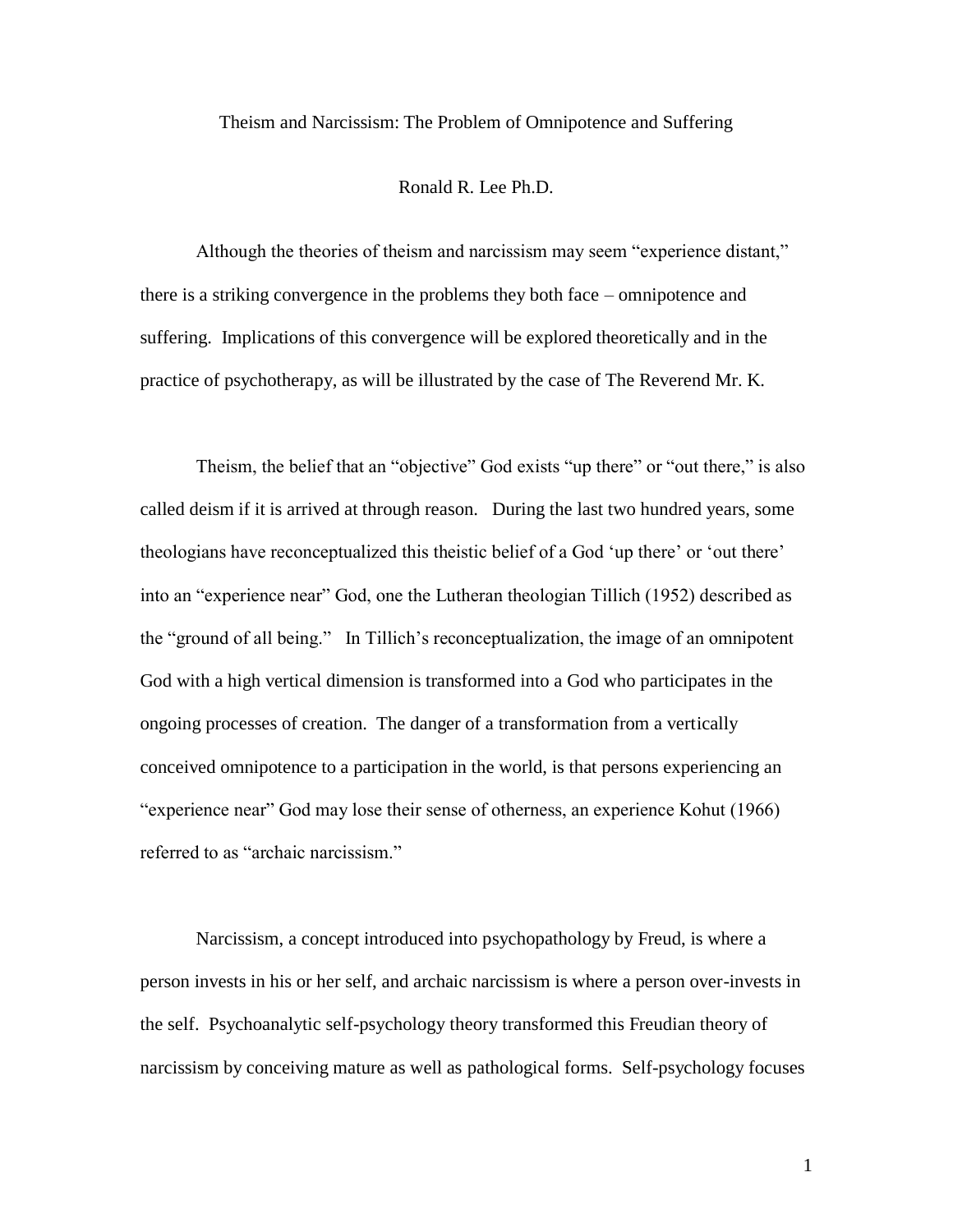on the processes that transform archaic grandiosity into wholesome narcissism and mature behavior. The tragedy with persons who develop deficits in their narcissistic development, is that without a transformation of their self-importance through a relationship with "significant others," it is susceptible to pathology from desperately clinging to destructive forms of otherness. Working with patients who manifest archaic forms of narcissism suggests that transformations along a horizontal dimension of personality development have issues similar to those connected to the changes that move down a vertical dimension of theistic theology. Both vertical and horizontal dimensions incorporate the idea of omnipotence, and both wrestle with the problem of otherness. What follows explores these issues, first within (a) theism and then in (b) narcissism.

# (a) Theism

The experience of evil has always had a corrosive effect on the theistic idea of God. The Reverend Mr. K., a pastor of a large Methodist church, illustrated this dynamic when he presented for psychotherapy with a "crisis of faith." He was conflicted because, although continuing to function as a pastor, he no longer "believed in God." Exploration into his life history eventually revealed that the diminishing of his faith began soon after his four-year-old son was diagnosed as having leukemia, and that a further loss of faith occurred when his son died several years later. In the psychotherapy he agonized, "How could "a loving God inflict such pain and suffering on an innocent child of a family devoting itself to Christian service?" It felt so unjust.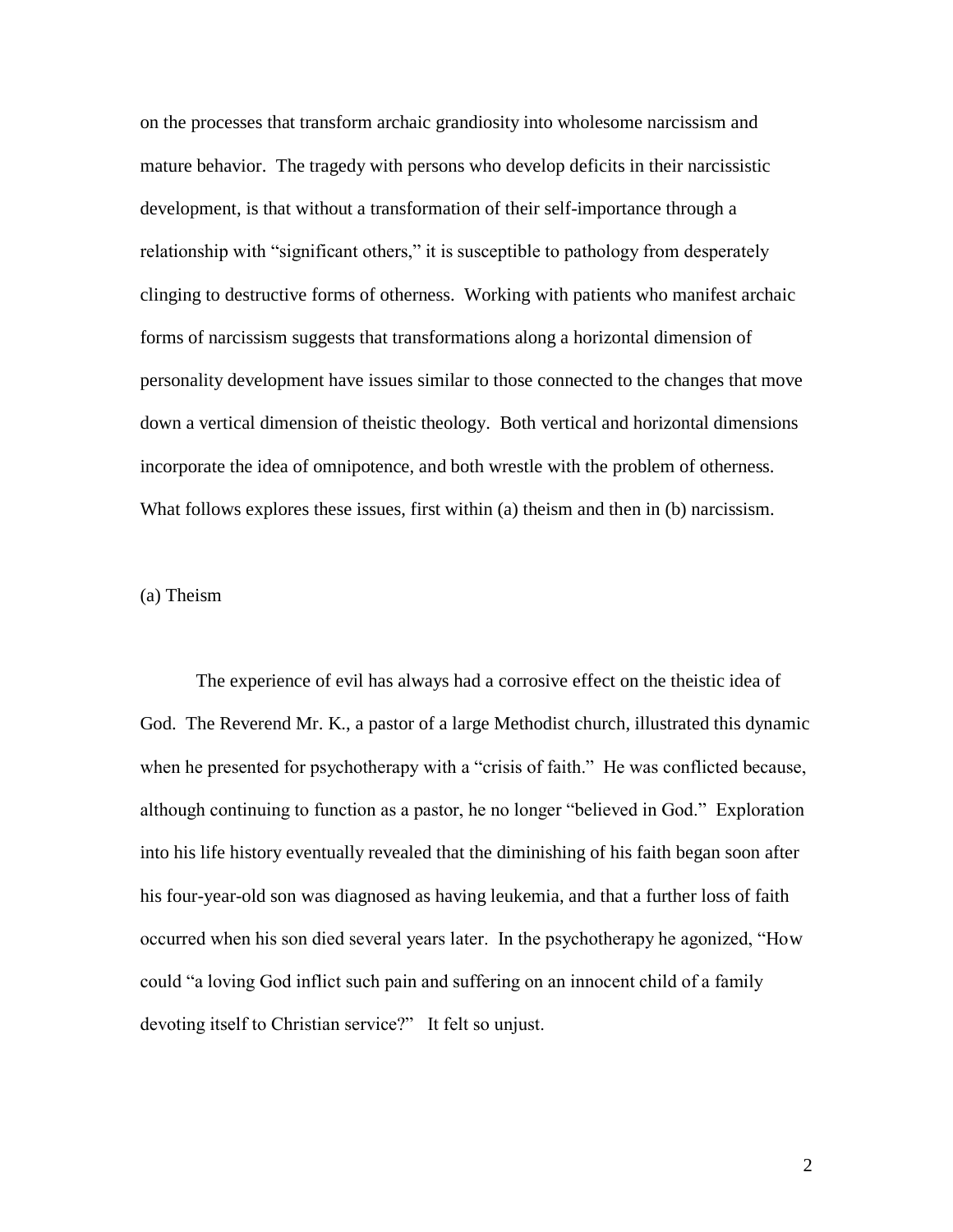After several months of psychotherapy, during which The Reverend Mr. K expressed his feelings of anger and hatred at a cruel God, he remembered an incident when working on an oilrig in the Texas Gulf during his own late teens. A violent explosion that killed several workers, also blew him into the sea, but he fortunately received only minor injuries. During his recovery The Reverend Mr. K made a pact. If God would protect him he would commit himself to ministerial service. Although Mr. K was not consciously aware of it then, he later realized he had sought a special relationship with God as a substitute for the lack of special experiences with his father. In this pact, The Reverend Mr. K was attempting to repair the resulting deficit in his development. Now with his own son"s leukemia and death, Mr. K experienced God as breaking their agreement.

As the psychotherapy progressed, The Reverend Mr.K realized that he viewed God as all-powerful, all knowing and present everywhere. He had believed in this omnipotent, omniscient, omnipresent, and morally good God of deism, which is a perfect God arrived at by "reason" as enunciated by Descartes and the philosophers of the Enlightenment. When the psychotherapist puzzled about the differences between The Reverend Mr. K"s theistic view of God, his actions as a very caring pastor to the members of his congregation, and his lack of emphasis on intellectual preaching, Mr. K associated to his father. His father, although a successful executive of a large corporation, was personally aloof, impervious to pain and suffering, and not able to share feelings with his son or mirror his son"s achievements. He had not been able to make his son feel special.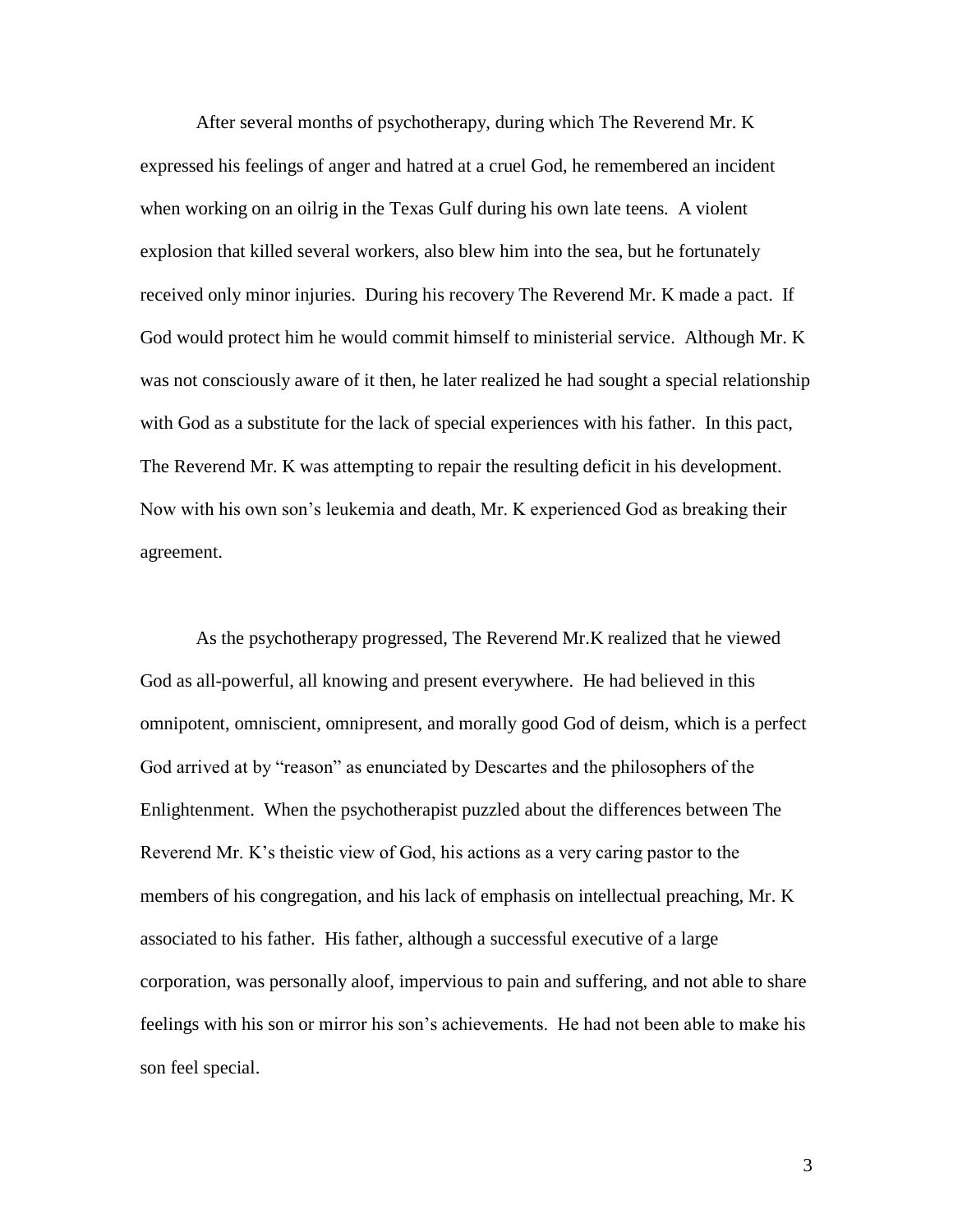Mr. K described a model scene that illustrated his disappointment with his father. When Mr. K played baseball in the Little League (ten to twelve years of age), his father would arrive about the third inning, hang around for a couple of innings, and leave before the game ended in the sixth. Mr. K was disappointed that his father attended as a duty, and not out of interest in the game, and more importantly, in him. In his last year of Little League, when Mr. K"s team managed to get into the final championship game, Mr. K was especially pleased when his father arrived before the first inning. As the game entered the bottom of the last inning, the sixth, Mr. K's team was ahead by one run, with the opposition up to bat. Tension grew as batters from the opposing team reached second and third with two outs. The next batter swung at the first pitch and drove a line drive into the gap between Mr. K, the center fielder, and the left fielder. But by sprinting hard to his right and by making a spectacular diving catch, Mr. K secured the out and his team"s championship. When he triumphantly held the ball high above his head and looked towards the parent spectators to share this special moment with his father, his father had already left. Disappointed, Mr. K left the field in tears and was unable to join in the championship celebrations.

After recalling this baseball scene, Mr. K realized that he viewed God as he experienced his father - distant, impervious to what was taking place, and not there when needed. During his son"s leukemia Mr. K again experienced God as distant, impervious, and not present when needed. This view was further reinforced when his father followed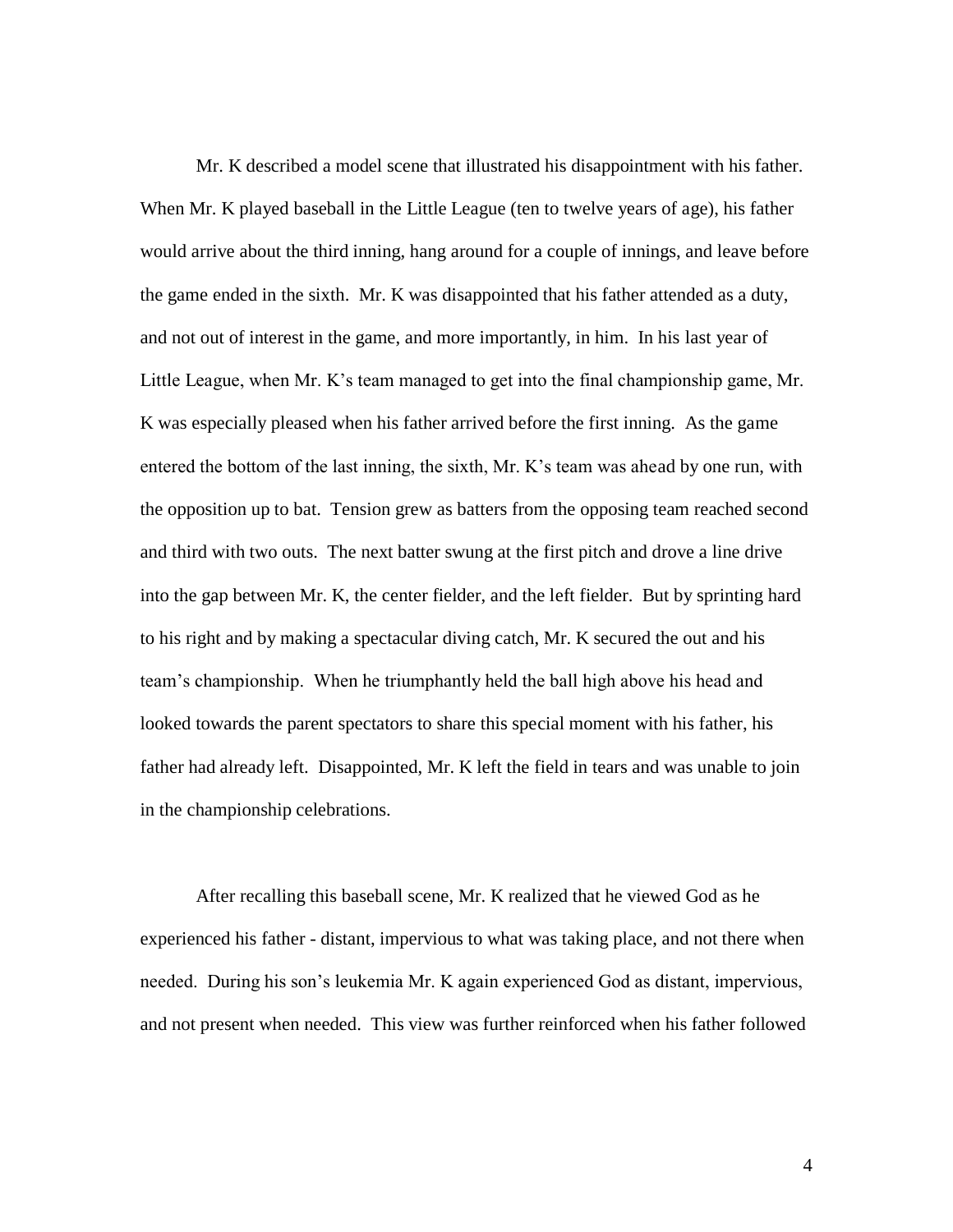his familiar pattern of paying a few token visits to his grandson before he died, but was unable to talk with Mr.K or share any of Mr. K"s distress.

At the beginning of the Christmas season during the third year of the psychotherapy, Mr. K arrived for a psychotherapy session, very depressed. Xmas reminded him of children, including his deceased son, and after verbalizing this, he sobbed deeply for some time. Most of the session focused on his yearning to see his son again. He eventually connected this yearning to the trigger of the Christmas message of incarnation that he was preparing to preach in a service the following Sunday. Incarnation, of course, is the idea that God descended from his lofty realm and shared the earthly lot of man. It is an "experience near" idea. In an incarnation, God not only entered the world, but also shared its sorrows and bore its pain. Mr. K said the idea of an incarnate God helped him to believe that God in the form of Jesus had shared, as if a twin, the painful experiences Mr. K went through, especially the loss of his son to the cross of leukemia. The Reverend Mr. K"s new ability to experience a twinship with Jesus opened for him an experience of a humane and merciful God, not who condescendingly forgives, but who fully participates in life. Such a God does not just "tolerate" imperfections, he understands and accepts the basic need of imperfections for life to be creative and develop.

Once Mr. K felt this profound shift from a perfect, idealized, docetic shadow of a God who dissociates from the creative struggles in life, to one who participates in human activities and is capable of error, The Reverend Mr. K experienced the lifting of an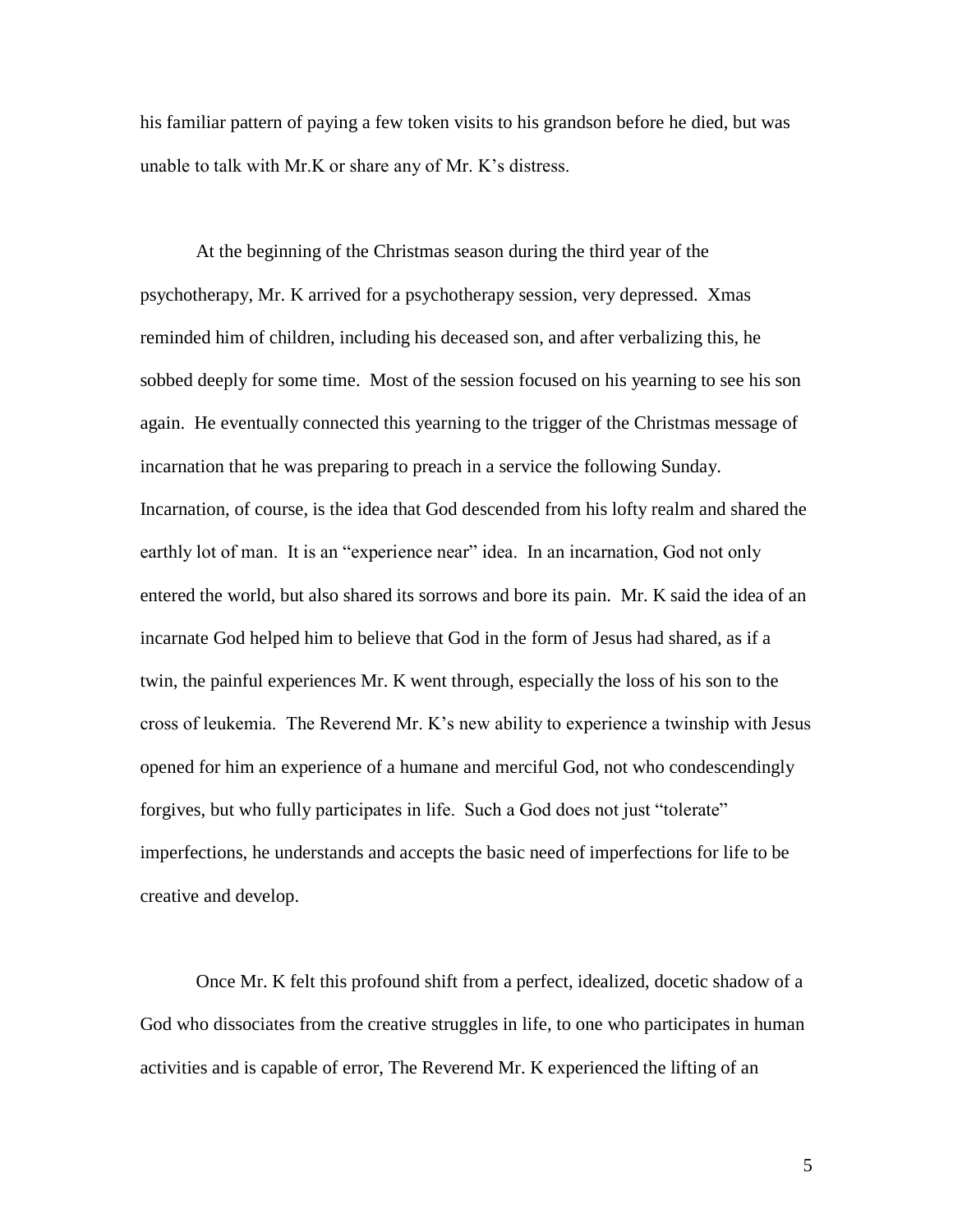enormous burden. He himself no longer felt the need to be perfect, with its concomitant stress, and could risk making mistakes, something his cautious self had always carefully avoided. As Mr. K struggled to find meaning for his own son"s life and death, and to grasp ownership over the concept of a humane, earthbound, incarnate God, his style of church leadership shifted to encouraging increasing lay participation in key committees. He let go his need to control the members of the parish in their decisions about the church"s future, genuinely shared the power of decisions with others, and focused more on the spiritual needs of his parish members.

The changes in The Reverend Mr. K"s views of God and himself as a result of the suffering and loss of his son parallels an ongoing struggle in Christian churches for centuries over the problem of evil. In the  $17<sup>th</sup>$  century, for example, the Cambridge theologian Ralph Cudworth (1678) raised the problem of evil when he said,

Either God is able but not willing to overcome [evil], or perchance he is not able though he may be willing. It may be that he is neither able nor willing to overcome evil. Or it remains that he is both able and willing. Only the last would seem worthy of a good God, and it does not happen [quoted in Birch, 1965, p.23].

A century later the philosopher David Hume (1952) said that if God is omnipotent he is responsible for the world"s evil, and if he is responsible for evil, he is not morally good. Hume, therefore, divorced morality from rationalism and said it came from an inner sense, an argument that is of little comfort to those who are suffering. Sufferers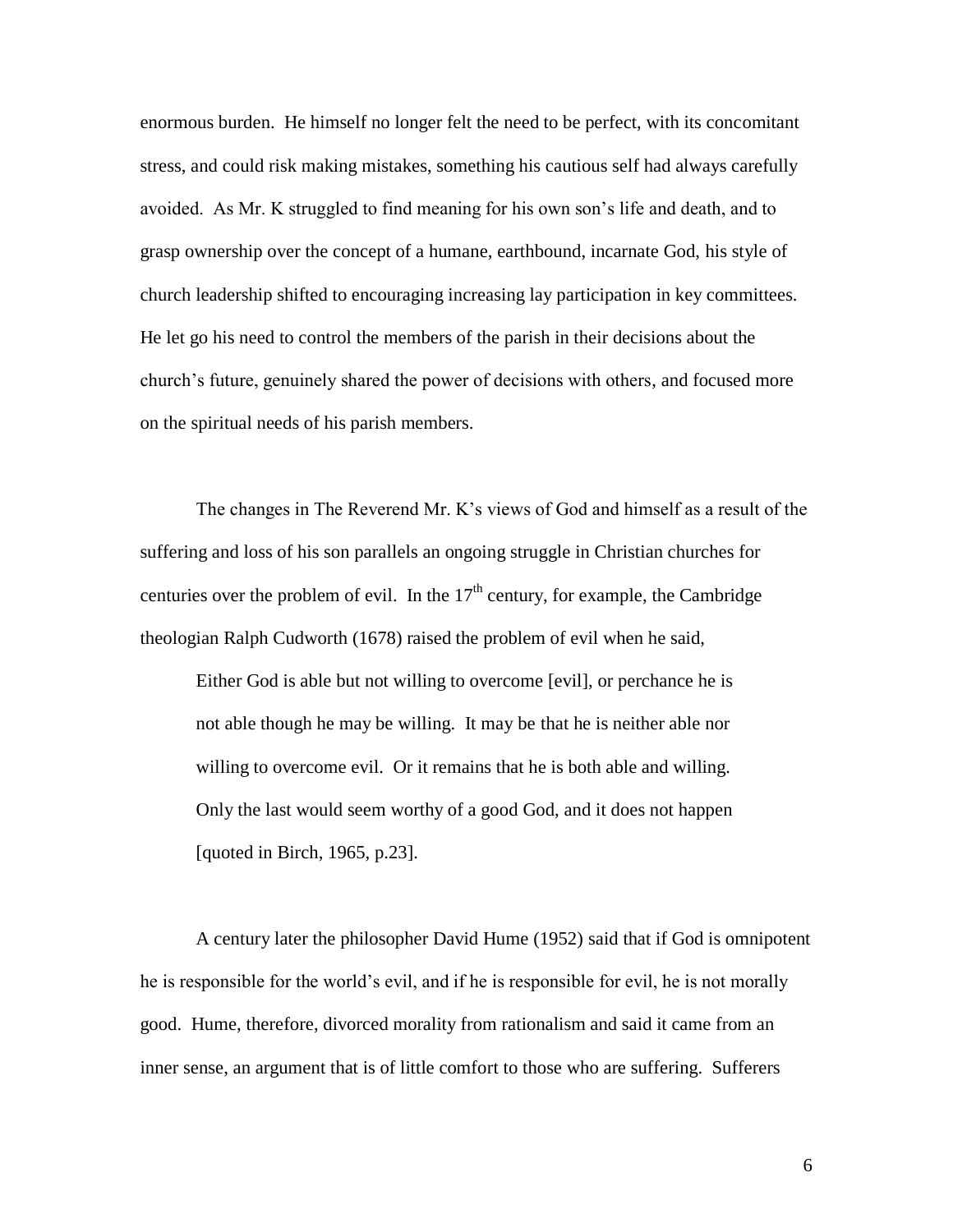who believe in God face an inescapable choice: change to a less powerful idea of God, or change their view of God"s moral consistency. Either way, suffering results in a theistic God who is less than perfect.

The choice between a powerful but immoral God, or a limited, humane, but moral God, may lead to different ways of presenting psychotherapy. Those who persist in believing God"s omnipotence despite their suffering, may be susceptible to states of bitterness and alienation because they believe God is able to do something and won"t. They say something like, "Why is he withholding his aid?" "Why is he allowing me to suffer?" "Why is he singling me out?" And patients with an omnipotent view of God often present for psychotherapy with the transference-based expectation that the psychotherapist will do something to prevent their suffering. When this does not happen, or not quickly enough, the same kinds of withholding feelings may be projected onto the psychotherapist. On the other hand, for those who retain a view of God as good, but impotent from lack of omnipotence, suffering may induce feelings of helplessness and despair, which contribute to feelings of depression. If God is not all-powerful, then the world is a dangerous place, which also may contribute to the feelings of paranoid personalities. Depressive and paranoid patients often present for psychotherapy with an unconscious need to make the psychotherapist feel helpless and despairing, in order to create a similar experience to their own, in effect creating a twinship experience for the therapist.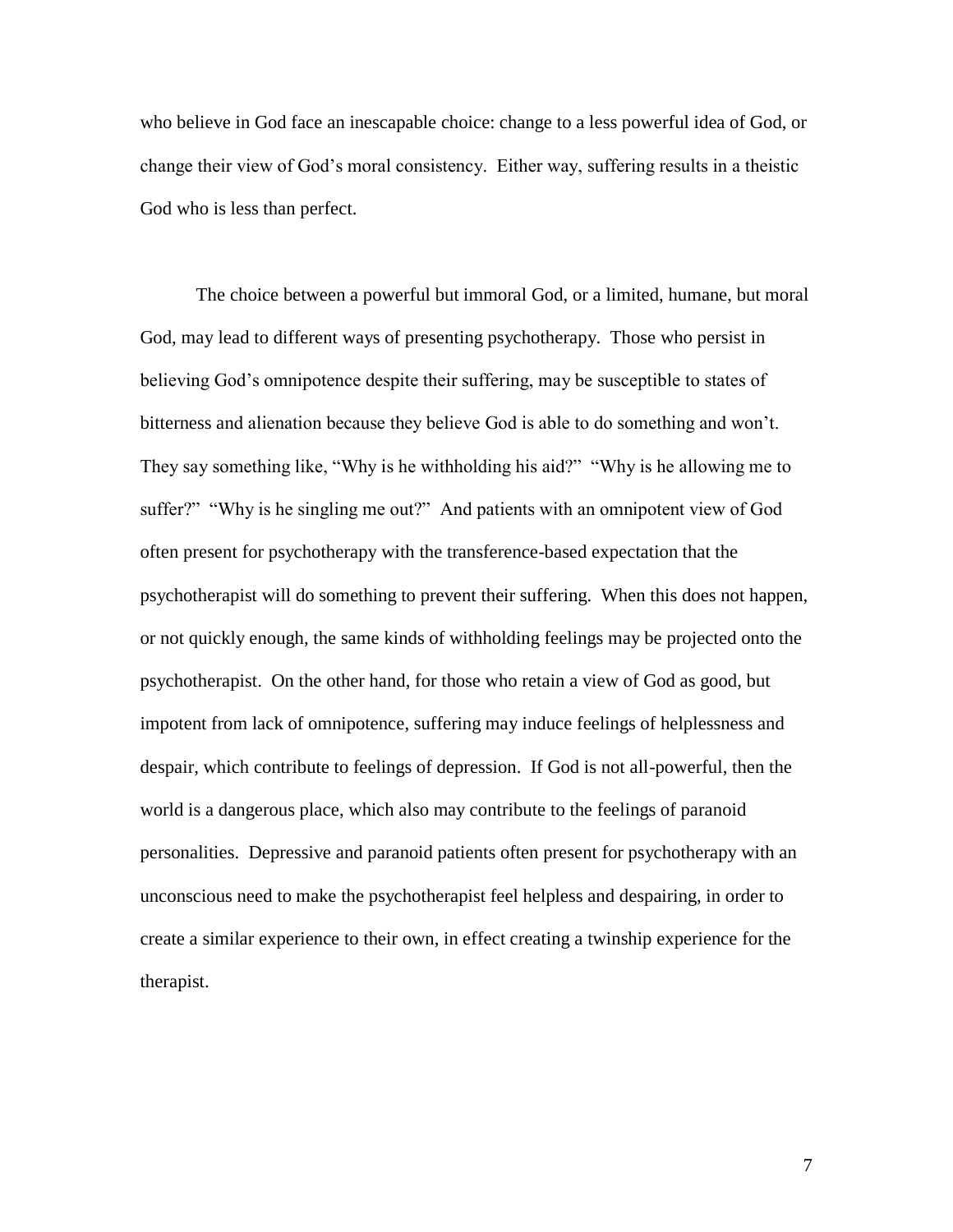One theological solution to the issues of a deistic God and resulting feelings of evil is to shift the emphasis from an omnipotent deity to an incarnate God who shares our earthly vicissitudes and sorrows. This belief incorporates the image of twinship in which God knows suffering because he has suffered with us. With this concept of the appearances of an incarnate God, God retains goodness, but temporarily and voluntarily gives up omnipotence in a process called in the Greek "kenosis" or "self emptying," and mentioned in the New Testament book of Philippians, 2:7. This incarnate God, according to Watson (1947), represented the christocentric position of Martin Luther during the Protestant Reformation, in contrast to the theocentric view of a natural theology derived from a God of reason. Luther, following the "revealed theology" of the New Testament, envisaged God as constantly breaking into history.

These theocentric and christocentric views of theology still assume supernaturalism. Paul Tillich (1952), who acknowledges the  $19<sup>th</sup>$  century decline in a belief in the supernatural, thinks that this decline signaled the "end of theism." The metaphor of a God "up there" or "out there," who envisaged, built, and maintained the world that Descartes (Dingle, 1950) described as a machine, was rejected by persons who saw Descartes' mechanical view reinforcing their subjective experiences of depersonalization. God was no longer to be thought of spatially. When the philosopher Nietzsche said, "God is dead," he meant the God of deism, who took up space, who was "up there," distant from mankind, and who was only known through reason.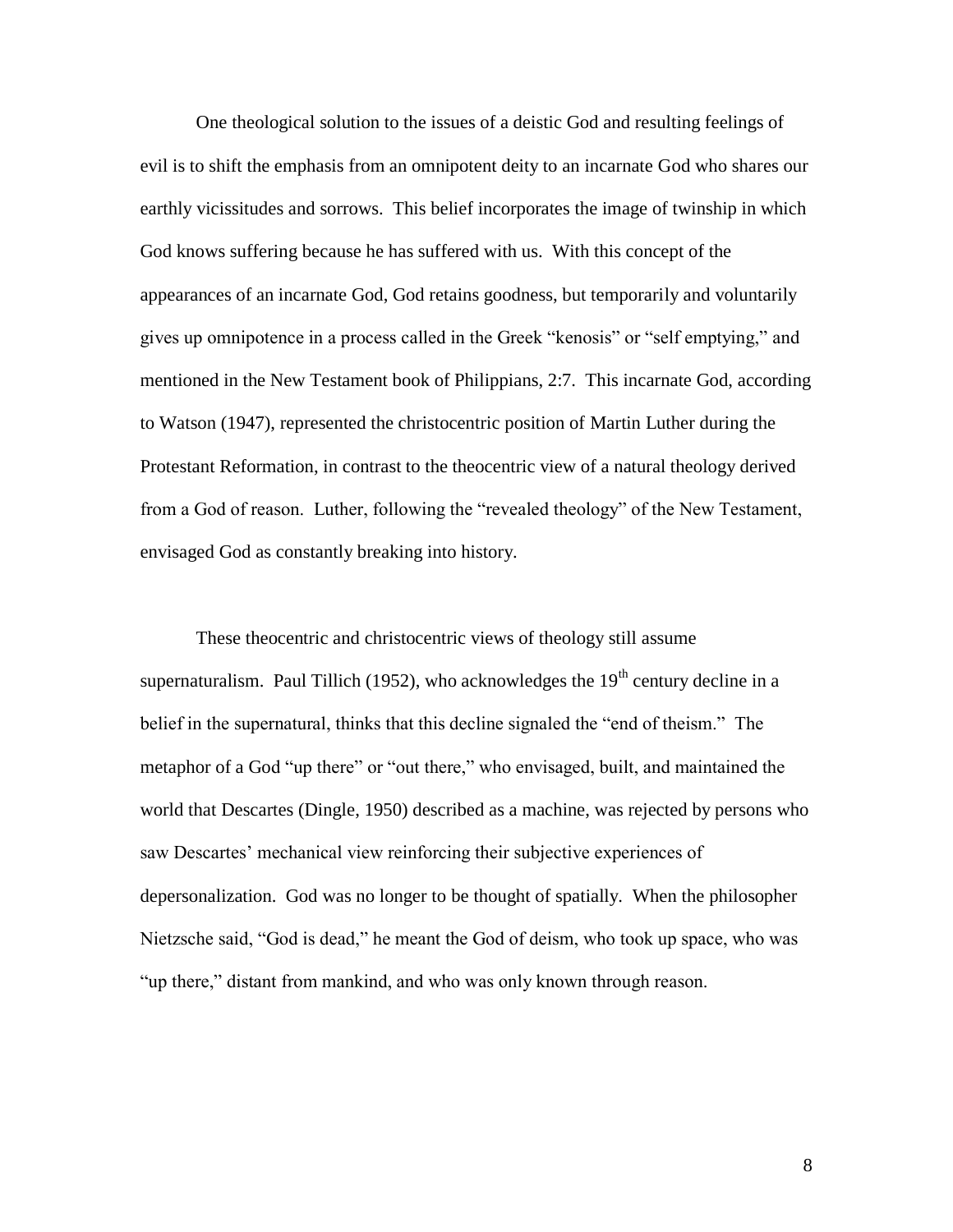Since the early  $19<sup>th</sup>$  century, theology attempted to describe a God who is not "up" there" or "out there." Although there is substantial agreement among most theologians that a God of deism no longer suffices for modern society, there is no consensus about how to now reconceptualize God. To many, the incarnational view is inadequate because it still can allow for an aloof God who only enters the world on special occasions. The search in theology has been for a God who is intricately linked with the creative processes of life, but not identified solely with concrete manifestations, or with specific periods of time. The concept is of a God who is with us full time, who is "experience near."

The philosopher Huxley (1960) rejects the supernatural view of God because he thinks the existence of God as a separate entity is superfluous. He thinks the world can be explained without such a supernatural being. In the naturalistic view, God is not seen as a pantheistic totality of things, but as giving meaning and purpose to nature, a view Tillich (1957) reminds us was held by the philosopher Spinoza. Religion, for a naturalist like Spinoza, consists of "harmonizing oneself with the evolutionary process as it develops ever higher forms of self-consciousness" (Robinson, 1963).

The shift from a supernatural God to a naturalistic viewpoint, involves a shift from a god who is experienced objectively to one who is experienced subjectively. For if God does not exist "out there," he only exists in so far as he is experienced. Such an experience for humans depends on perception. A God "out there" is really a perception of a God "out there." Once supernaturalism is discarded as an attempt to disavow the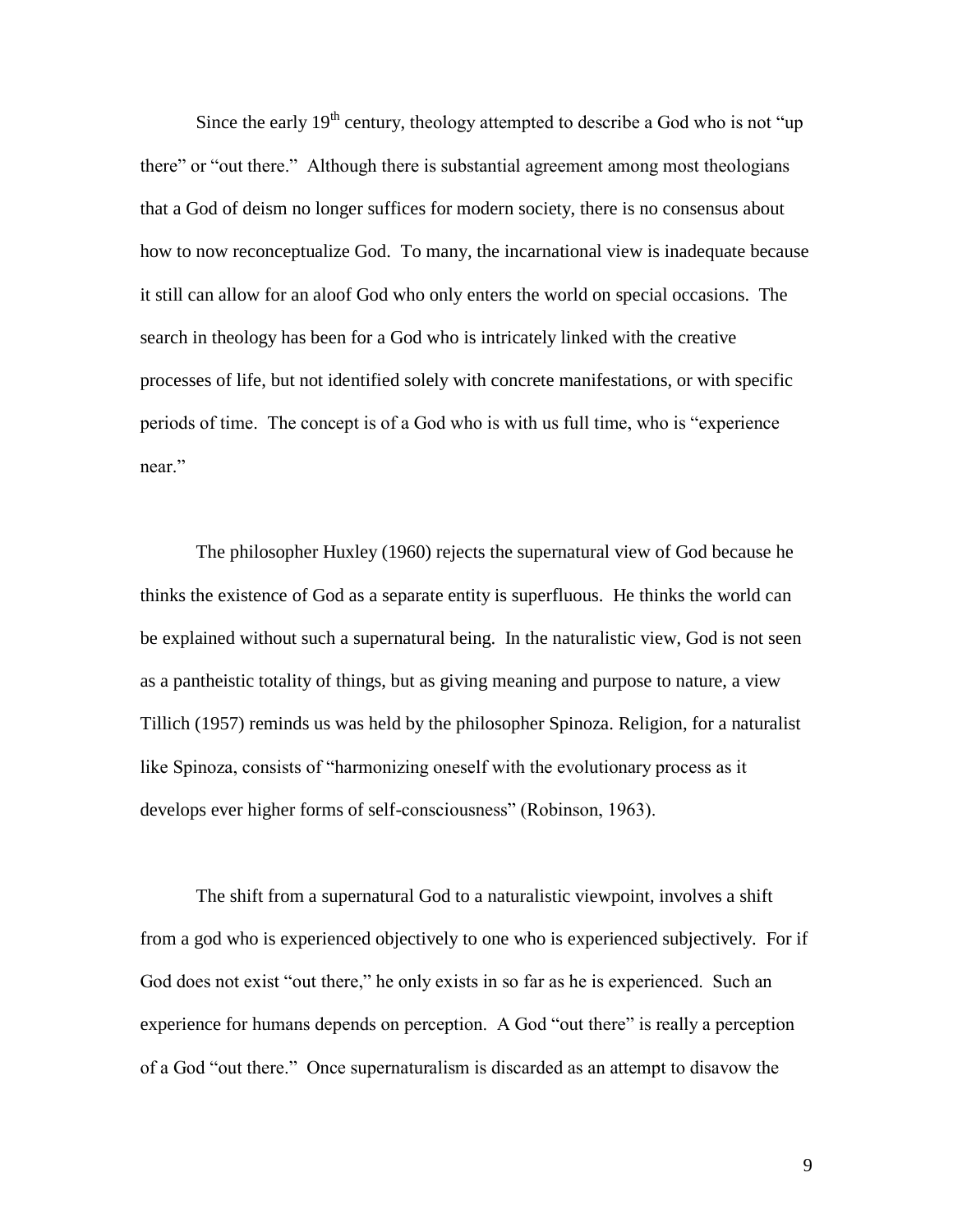primacy of subjectivity with a false sense of objectivity and authority, theology becomes anthropocentric (Schleiermacher, 1963), a position that depends heavily on human perception. In the naturalistic view, the issues of omnipotence that were portrayed along a vertical dimension of God above and man below are now envisaged along a horizontal dimension. The longing for the theistic God to "come down" and become human, shifts to a horizontal need for human, God-like grandiosity to be transformed into adaptive, humane functioning. In naturalistic philosophy, evil no longer arises from a God "up there" but from humans who seek to enact their omnipotent wishes without a reasonable consideration for the needs of others.

### (b) Narcissism

A shift from the supernatural vertical dimension becomes a natural horizontal dimension that has the growth potential of a narcissistic line of development. Narcissism theologically may be conceived as humans attempting to live out a transformed omnipotence that was previously attributed to a supernatural God "out there." Tragically the modern world is menaced by such narcissistic tyrants as Hitler or Stalin, who appear in the guise of saviors of disempowered nations or communities and act as omnipotent, revengeful leaders. Addressing such a problem, Heinz Kohut (1966) developed a theory that postulated a healthy and necessary narcissism for life and a view that has enabled the successful treatment of narcissistic patients.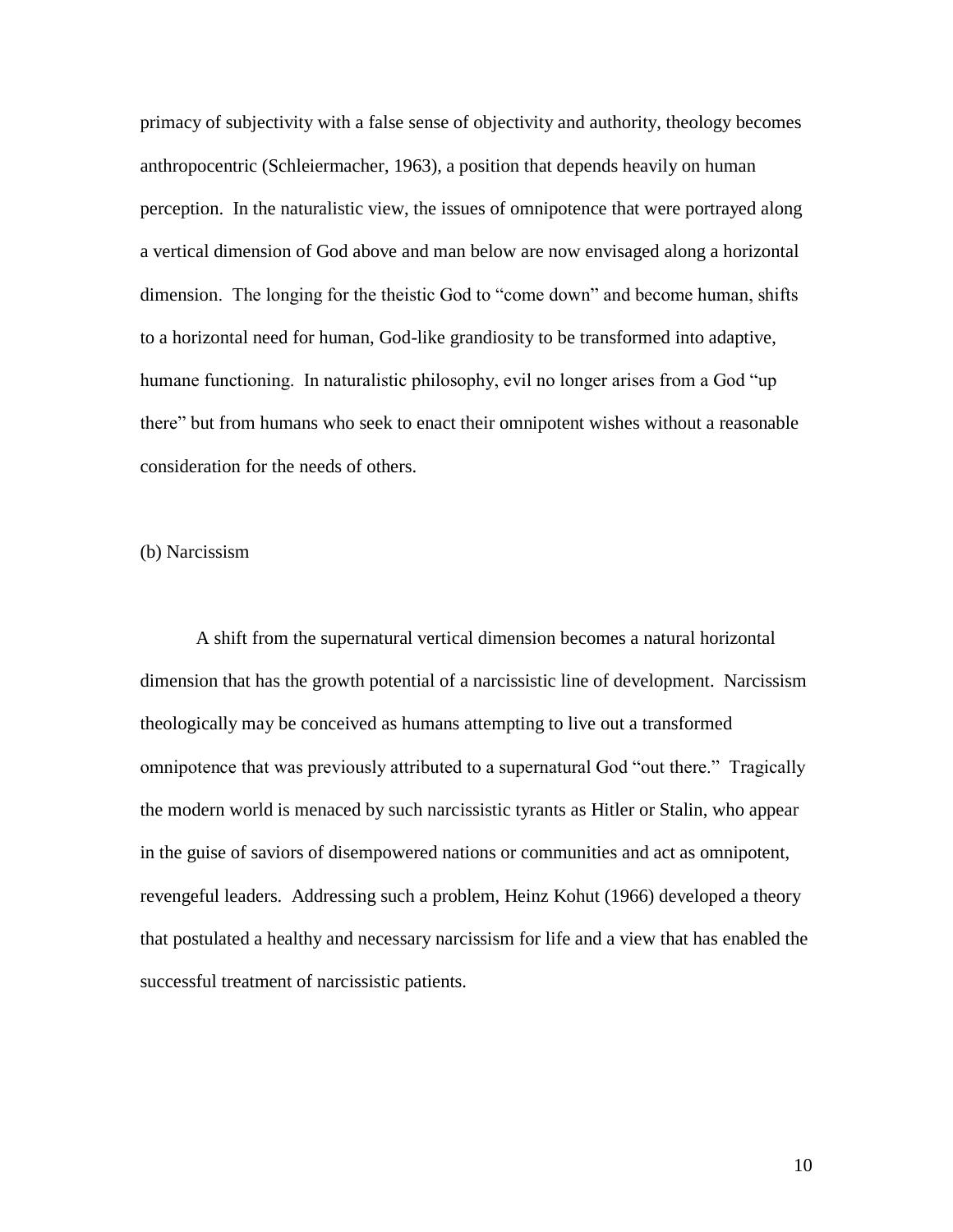Kohut began with Hartmann's theory of narcissism as the cathexis of the self (Kohut, 1971, p. xiii), a theory that had followed Freud"s view in his paper "On narcissism" (1914). In his well-known U-tube analogy, Freud defined narcissism as the flowing of energy back into the ego [self]. Freud cited paranoid schizophrenia as an example of "narcissism," in which most of the libido is directed to the self. In object love the energy flows outward, where, for example, being in love exemplifies the libido cathected to an object. Freud also posits an autoerotic primary narcissism, where an infant blissfully experiences the world as being itself, at the beginning of its life. After reviewing the psychoanalytic theory of narcissism, Ornstein (1974) concludes, "All major psychoanalytic contributions to the concept of narcissism since Freud have largely remained locked into the 1914 model" (p. 128). That is, until Kohut.

Kohut (1966) challenged Freud"s notion of a development from a narcissistic to an object libido line of development. According to Freud, there is a totally narcissistic libido in the newborn, and as the infant develops into a child and then an adult, there is a shift towards all libido being invested in objects and none in the self. Using Freud"s theory, a Freudian psychoanalyst tries to replace the patient"s narcissism with object love, an aim Kohut thought impossible, and even very undesirable. Kohut challenged the assumption that narcissism had to be eradicated. An eradicating solution, he agued, is itself influenced by the absolute ideas of an archaic grandiose self, and hence is a narcissistic method that reinforces what is supposed to be eradicated. Contrary to the libido dimension of Freud, Kohut conceived of object libido and narcissistic libido as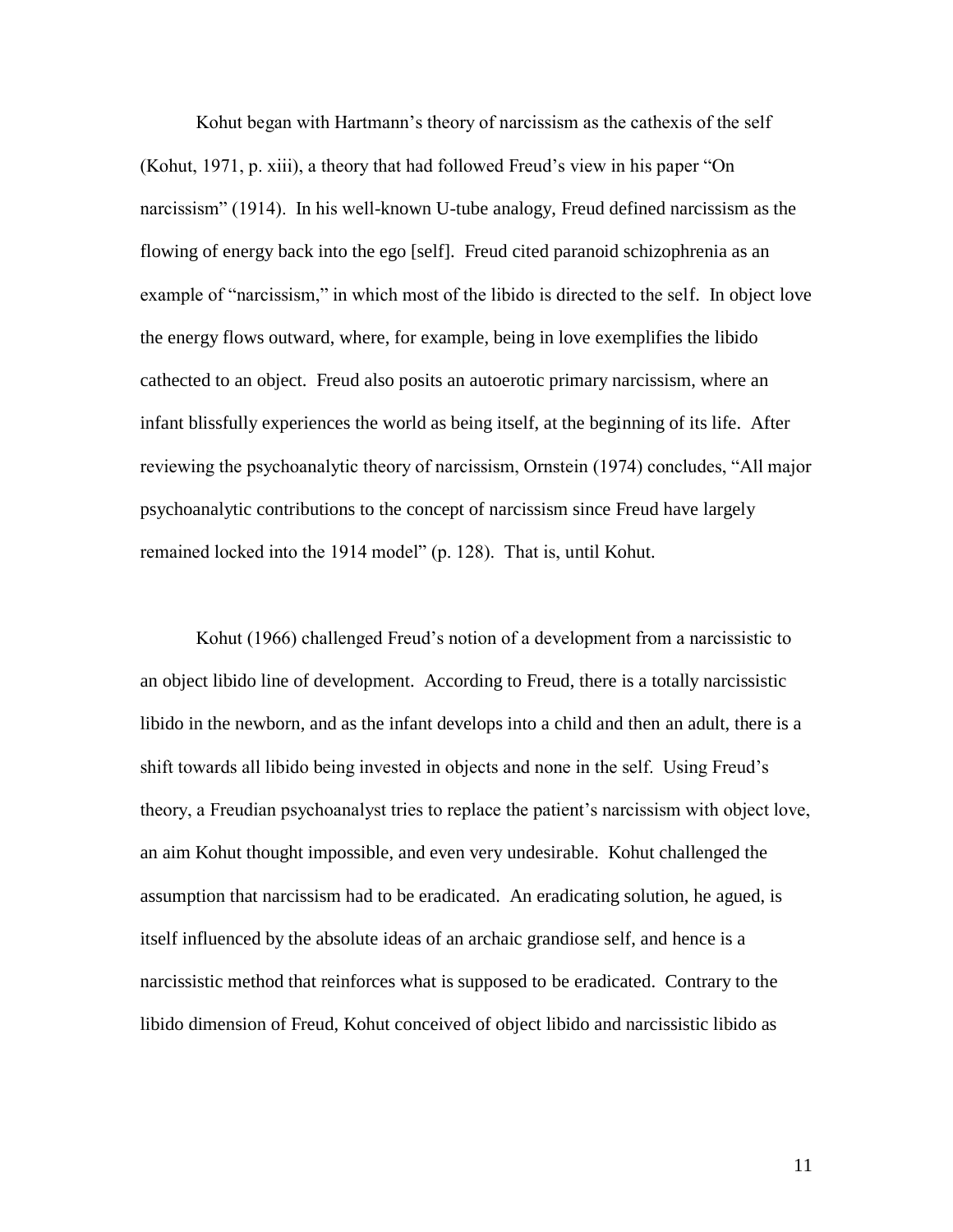developing along separate but parallel lines of development. They both move from archaic to mature forms.

In rejecting Freud's idea that all narcissism is pathological, an idea that was adopted by modern society, Kohut (1966) expressed the conviction that narcissism had features that, if eradicated, would lead to disasters. Kohut believed that less virulent forms of narcissism made an essential contribution to modern life. The problem for human beings was not narcissism, but its primitive and archaic forms. As Wolf (1988a) wrote, "Mature selfishness is really the expansion of the self and its selfobjects to take in the whole world" (p. 130). This being so, the central question for Kohut was how to harness narcissism for constructive purposes, not how to get rid of it. He was interested in the processes that transformed narcissism into mature forms.

By 1966 Kohut formulated his bipolar theory of the self. These two poles, the ambitions and ideals of the core self, develop as a result of differentiation during primary narcissism. Of this primary narcissism Kohut (1966) explains:

The baby originally experiences the mother and her ministrations not as a you and its actions but within a view of the world in which the I-you differentiation has not yet been established. Thus the expected control over the mother and her ministrations is closer to the concept which a grownup has of himself and of the control which he expects over his own body and mind than to the grownup"s experience of others and his control over them [p. 430].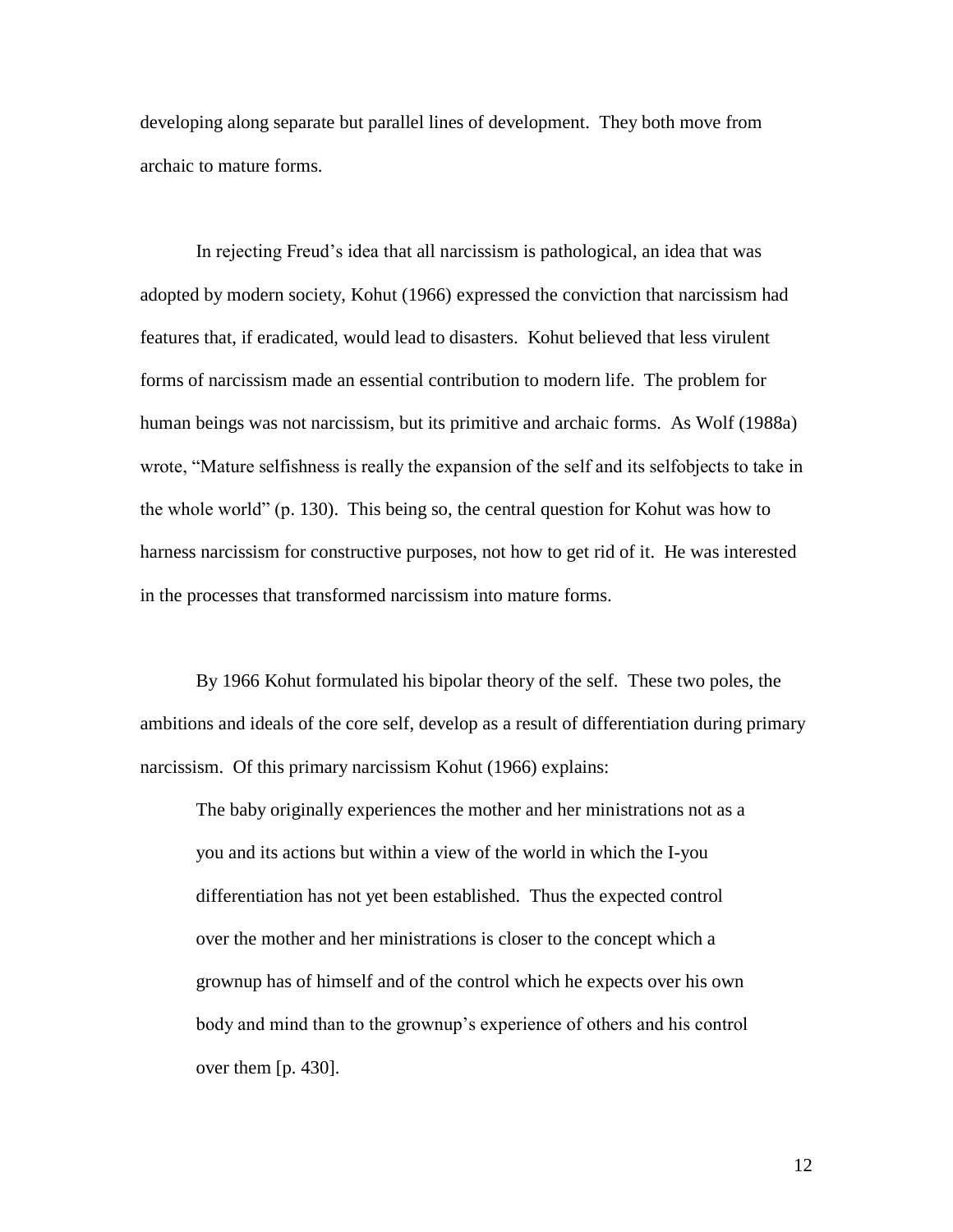To Kohut, the establishment of a narcissistic self with an idealized parent imago is not pathological per se because it represents a significant developmental achievement. Problems only arise if traumatic experiences lead to fixations at a developmental stage. For example, "premature interference with the narcissistic self leads to narcissistic vulnerability because the grandiose fantasy becomes repressed and …inaccessible to modifying influences" (1966, p. 436). When narcissistic forms of arrested development occur, patients present with a great deal of grandiosity, expressed in a variety of ways, most often as unrealistic expectations of the self, shown through self-criticism or condemnation for not achieving impossible goals. This grandiosity is transformed only with difficulty because the patient is overwhelmed by feelings of shame for failing to fulfill unattainable expectations. An example of a fixation in the ideals pole, is a failure to reach these ideals and a self that experiences a deep longing for connection with an idealized parental imago.

If an infant is not traumatized, and has enough attunement from others in his personal environment, the grandiose and idealizing poles of his self develop from archaic to more mature forms. Kohut viewed both these poles as measures of the patient"s level of narcissistic development. On the grandiose line of development, ambitions become more realistic and goal oriented, and energy is released for activities (Ornstein, P., 1974, p. 135). On the idealizing line of development, ideals act as guides rather than as absolute controls and may be transformed into such forms as creativity, empathy, humor,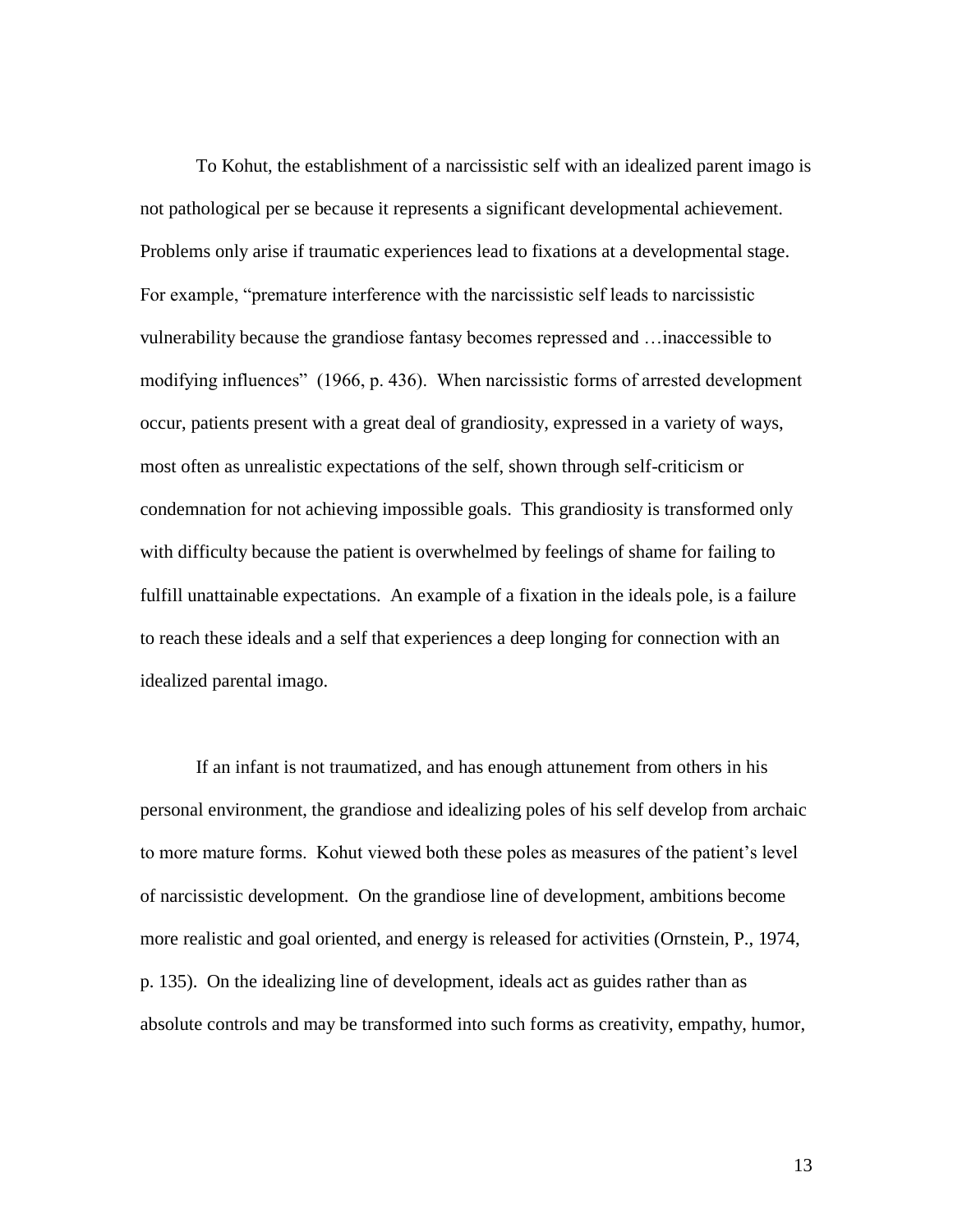wisdom, and acceptance of death and the impermanence of life. These five transformations of the idealized pole of the self are now covered in more detail.

# (i) Creativity.

Kohut maintained that creative activity, as transformed narcissism, can be seen from the creative person"s relationship to his work. For a creative person, work functions as a selfobject because the work is an extension of the person"s self. It is similar to a mother"s love for her unborn fetus or newborn baby or the single-minded devotion to a child who is taken into her expanded self.

## (ii) Empathy.

Narcissism is transformed into an ability to be empathic when appropriate. Empathy is the method of gathering data about another person through vicarious introspection. It is the process of exploring what another person thinks and feels by attempting to place oneself into the other person"s shoes. At birth most infants have a built-in capacity for attunement with their mother (Stern, 1985) – I say "most" because attunement can be damaged as a result of trauma in the fetal stage. Beebe and Lachmann (1988) call this mutual influencing at the beginning of life in the extra uterine environment, a precursor to empathy. The educational processes of Western culture are designed to replace this "inferior" ability to know by attunement with an unempathic form of knowing that fosters an objective, materialistic, and mechanical view of life. In Kohut's mature person, the primitive capacity for attunement has not been expunged, but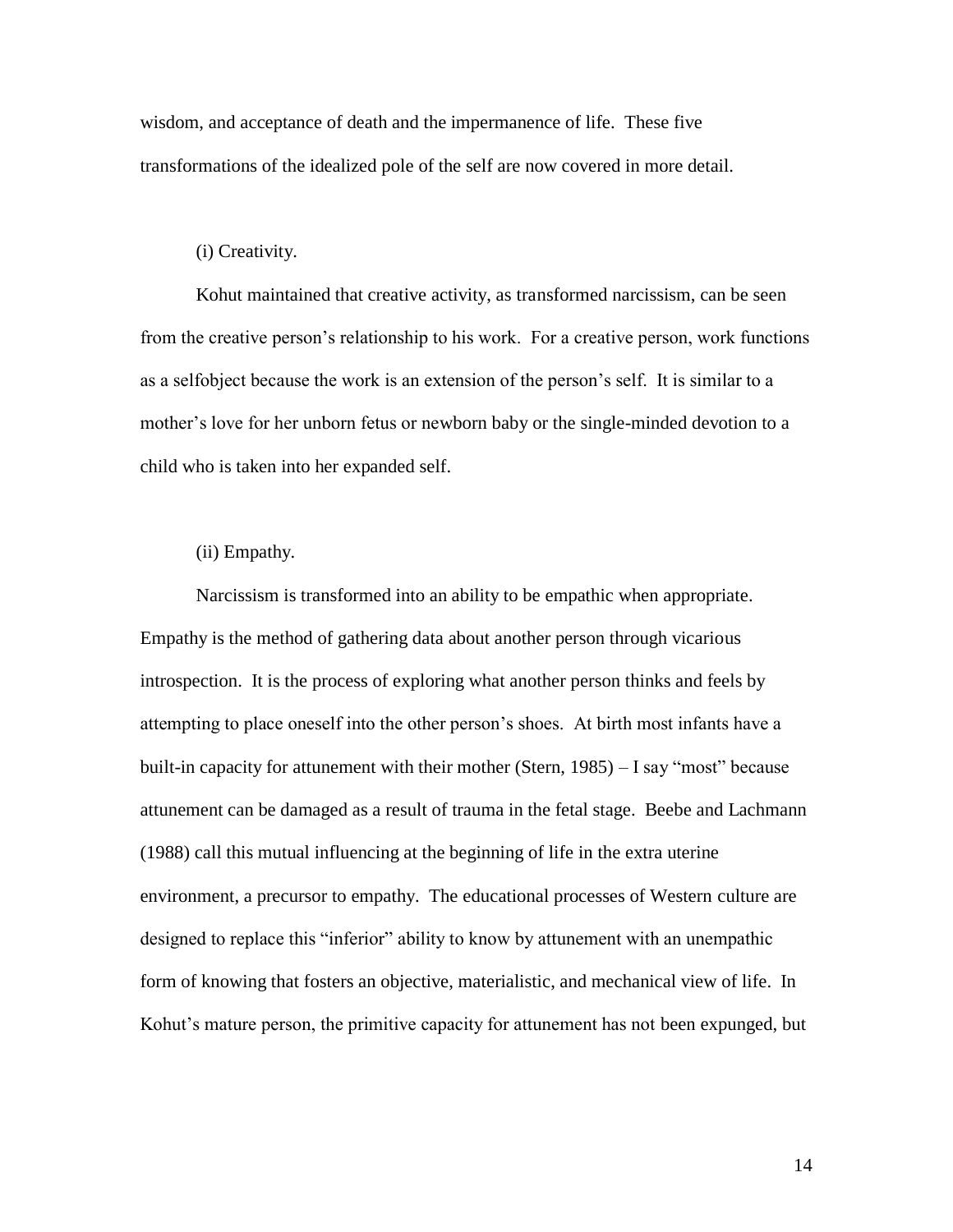been transformed into vicarious introspection for appropriate utilization in personal relationships.

## (iii) Humor.

Freud (1927) noted: "humor has something liberating about it; but it also has something of grandeur and elevation…[and] the triumph of narcissism, the victorious assertion of the ego's invulnerability" (p. 162). In his text, Freud is describing grandiosity that disavows the meaning of events. In contrast, Kohut (1966) described a genuinely transformed narcissism that does not deny events as the ability of the self to deflect a wound, to achieve a mastery that also accepts the unalterable realities that limit the assertion of the narcissistic self.

# (iv) Wisdom

Wisdom derives from the acceptance of the limitations to one's existence: physical, intellectual and emotional. There is recognition that the grandiose self needs to compromise with time by rating priorities and discovering what is truly important to be accomplished, what can be left until later, and what can be left for others. Wisdom is reflected in a sense of balance and proportion that takes into account the broad picture. It is generally achieved, if at all, in a person's more advanced years.

### (v) Acceptance of death

The acceptance of death, that is, the acceptance of finiteness and transience is another indication of the transformation of archaic narcissism. Freud (1916) pointed out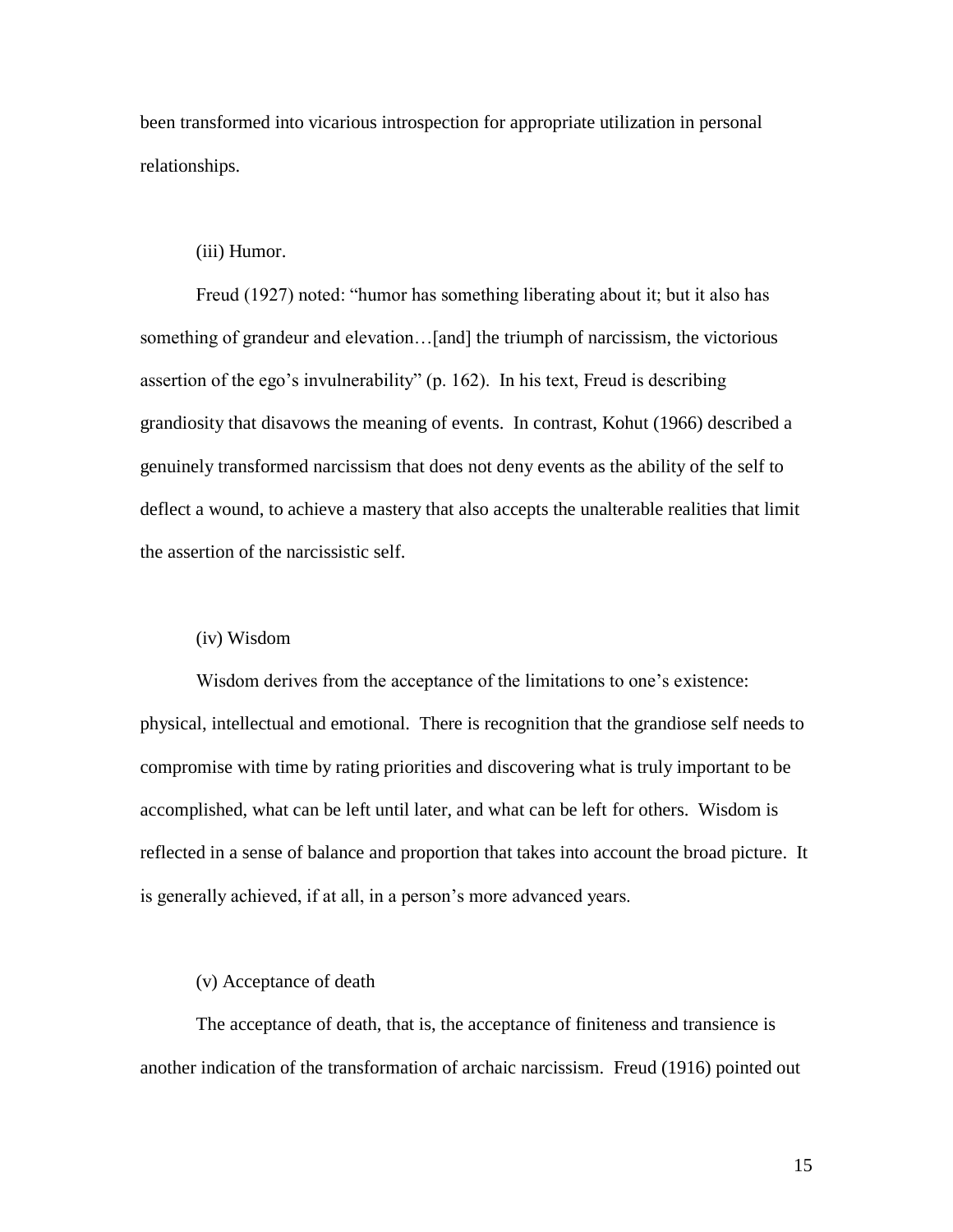that persons can be reluctant to accept the impermanence of objects, whether people, institutions, or cherished values. (p. 305). The acceptance of our own impermanence – that the self is finite in time – may be more difficult. Kohut (1966) believed that the ability to accept transience "rests not simply on a victory of autonomous reason and supreme objectivity over the claims of narcissism, but on the creation of a higher form of narcissism" (p. 455). Those who genuinely accept death face it with a quiet pride in what has been achieved rather than a sense of despair and hopelessness. In this view, Kohut was heavily influenced by Goethe who said that through an acceptance of death, man can reap all that is in life.

Kohut believed that these five narcissistic transformations were dimensions of experience that enabled the functioning of mature, adaptive human beings, and were invaluable in evaluating outcomes of psychoanalytic psychotherapy. As a sign of maturity, Kohut accepted these five qualities in preference to the capacity to function autonomously, which from clinical experience, he knew, could hide a lot of archaic narcissism. As Grotstein (1983) acknowledges, "Kohut eschews the traditional notion of the increasing independence of the self from its objects" (p. 176). Kohut thought it was a sign of non-transformed, archaic narcissism to value absolute autonomy and perfect freedom as the goal of psychoanalysis. To Kohut, a person"s striving for complete independence not only sets an impossible goal, but also disavows legitimate narcissistic needs. Such persons are "counter dependent" rather than maturely adaptive in behavior. The apparent "nonnarcissism" of a person striving to be completely autonomous is a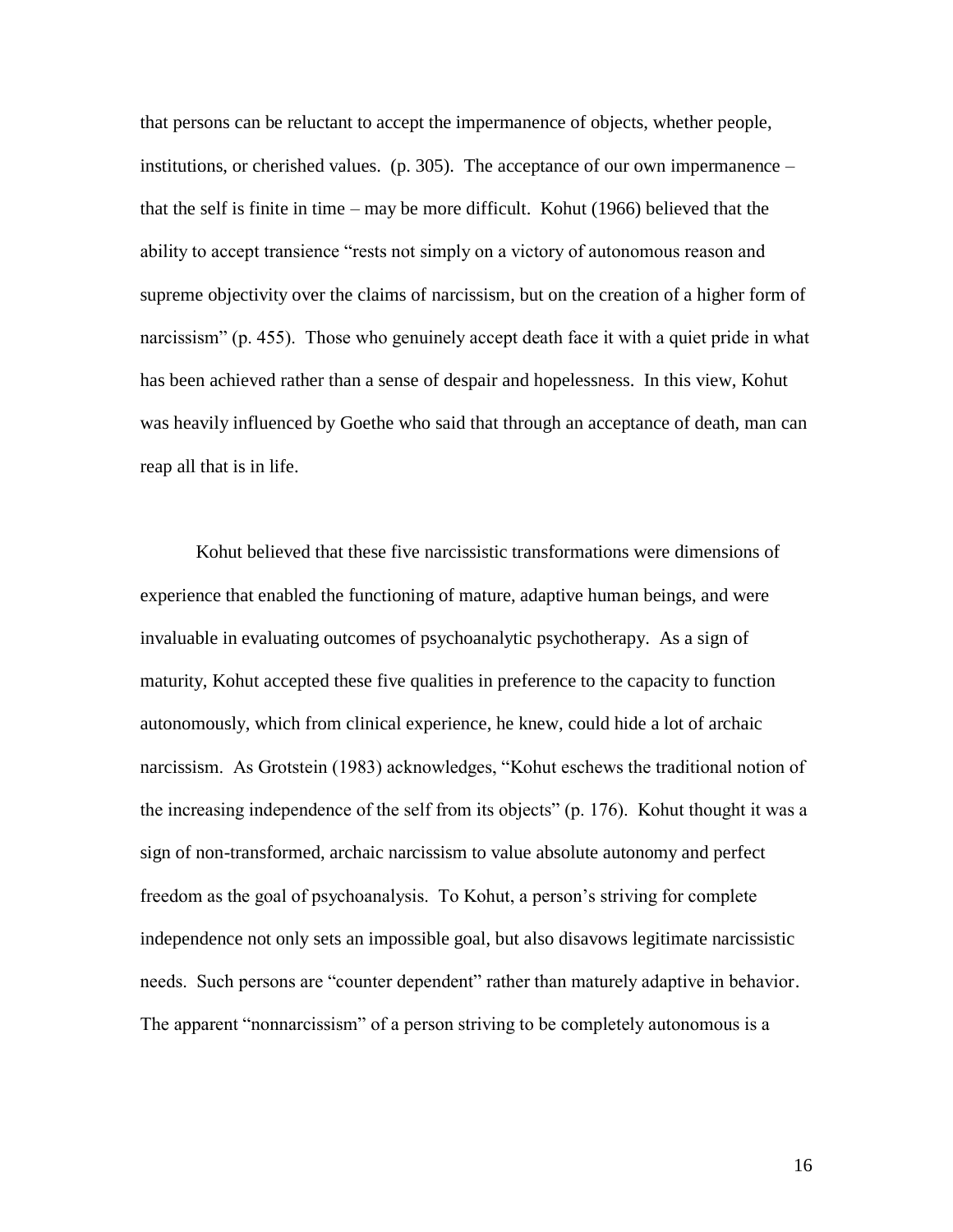covert form of disavowed narcissism. Making absolute autonomy the goal of psychoanalysis, only reinforces a disavowal of genuine narcissistic needs.

In refusing to accept disavowal of legitimate dependency needs, Kohut was not alone. The English poet, John Donne, said, "No man is an island, intire of it selfe." He also joined British psychoanalysts who, commencing with Fairbairn, and including Balint, Winnicott and Bowlby, suggested that an infant grows from infantile dependence into mature dependence (Grotstein, 1983). These British psychoanalysts understood that a person feels mature autonomy by being properly "dependent-connected" to someone. In making this point Kohut referred to the technical concept of selfobject function. To maintain self-coherence, a person needs others to function as selfobjects, which are persons we experience as part of our self (Kohut and Wolf, 1978, p. 414). To Kohut then, the selfobject function, like narcissism, never completely disappears; it only undergoes transformation and maturation.

### Biographical example

The life of the Cambridge professor, C. S. Lewis demonstrates how one person resolved the issue of omnipotence and suffering. While standing firm about the vertical dimension of theism, that God was both omnipotent and moral, Lewis found a solution in the horizontal dimension of human development. In the movie "Shadowlands" "Jack" Lewis gives a lecture on suffering to the Association of Christian teachers in the early 1950s. In a tragic accident, a bus had ploughed into a group of cadets and killed 24. He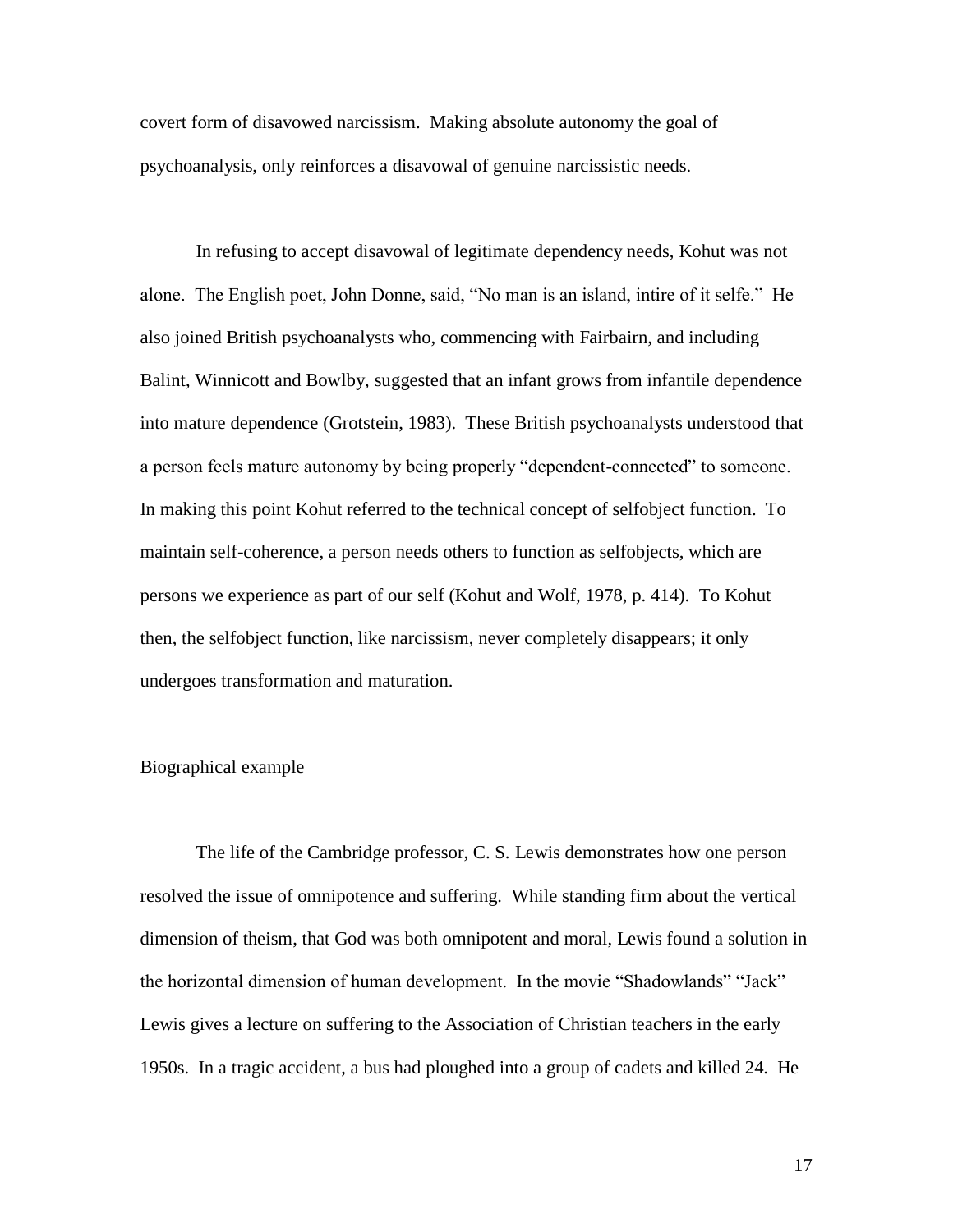asks, "Where was God that night? Why didn"t God stop it?" In his answer, he retains his theistic view of God, and claims that God uses suffering as a means of helping us to grow up. In Kohut"s language, suffering transforms archaic narcissism into mature forms.

Jack"s answer to this question, it turns out, was more based on personal experience than theory or logic. As we learn eventually from the movie, Jack lost his mother to cancer when he was 10 years of age. Now, more than fifty years of age, Jack meets Joy, an American admirer of his writings, they fall in love, and their lives are enlivened with a special quality that had long been missing for both of them. Soon after this, however, Joy discovers she has a highly malignant form of cancer and Jack is again confronted with the loss of a loved one to cancer. They make the decision to marry even though the ceremony is conducted with Joy lying in a hospital bed. They have a precious period of happiness before Joy is eventually overcome by pain and death. They then engage in a process, which Jack emotionally shares with her, instead of being shut out as he had been as a boy with his mother"s cancerous condition.

After the funeral Jack bitterly says, "Experience is a brutal teacher!" Temporarily disillusioned, he asks, "Does God care?" and then caustically comments, "We are all rats in a cosmic laboratory." He is in despair and depressed. Also distressed is Douglas, Joy"s ten-year old son from her previous marriage. Eventually Jack and Douglas talk, bonded by the twinship experience of losing their mothers at the same age as well as Joy whom they both loved. With a tear in his eye, the boy says to Jack, "I would like to see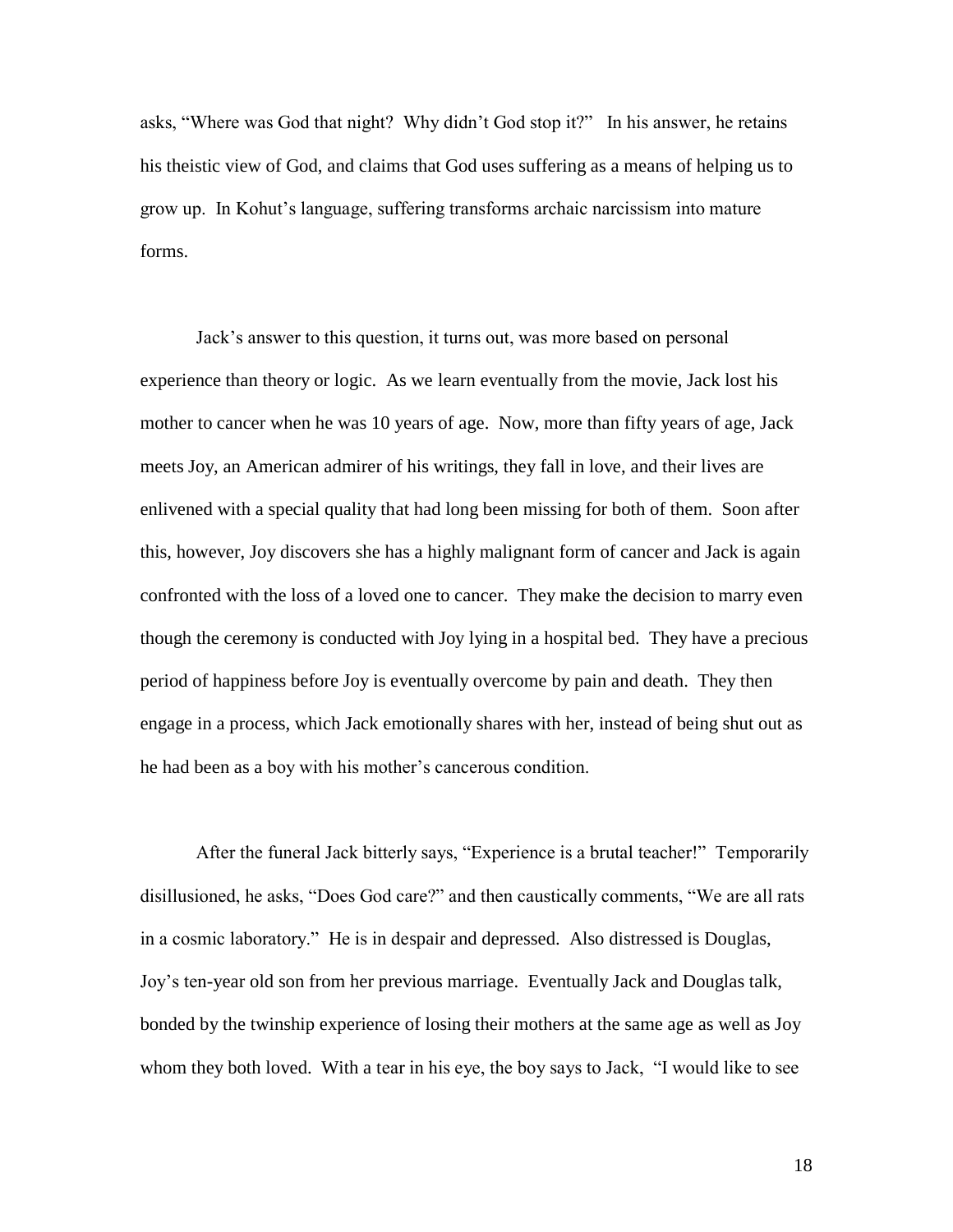her again." Jack responds with "Me too!" Then they cry together in each other's arms. At that moment of meeting, Jack was not only reaching out to his stepson and helping to make a healing connection with him, he was reaching back into his own unresolved boyhood self, and taking another step in healing it. Jack then says, "Twice in my life I was given a precious gift of love" – his mother and his wife Joy. In coping with the loss of it he says, "As a boy I chose safety." Now, "As a man I choose the suffering that goes with it." Using Joy's words he says, "That's the deal."

C.S. Lewis is saying that loving, even though it eventually means losing what you love, gives depth to experience, and meaning and satisfaction to life, reflected in mature forms of narcissism, that are impossible if one decides to live a safe but relatively nonloving existence. Lewis was only able to experientially solve the problem of God"s omnipotence and human suffering by moving to the horizontal, narcissistic dimension and arrived at an understanding similar to Kohut.

## Final thoughts

The theologian Phillip Watson (1947) depicted the struggle between theocentric and anthropocentric views being expressed in Protestant theology fifty years ago, as a struggle over who has sovereignty, God or man? In the theocentric view God is sovereign and is the measure of man, and man is narcissistic to think otherwise. In an anthropocentric religion man is the measure of all things, and healthy narcissism is necessary for man to function adaptively. Watson depicts this anthropocentric view as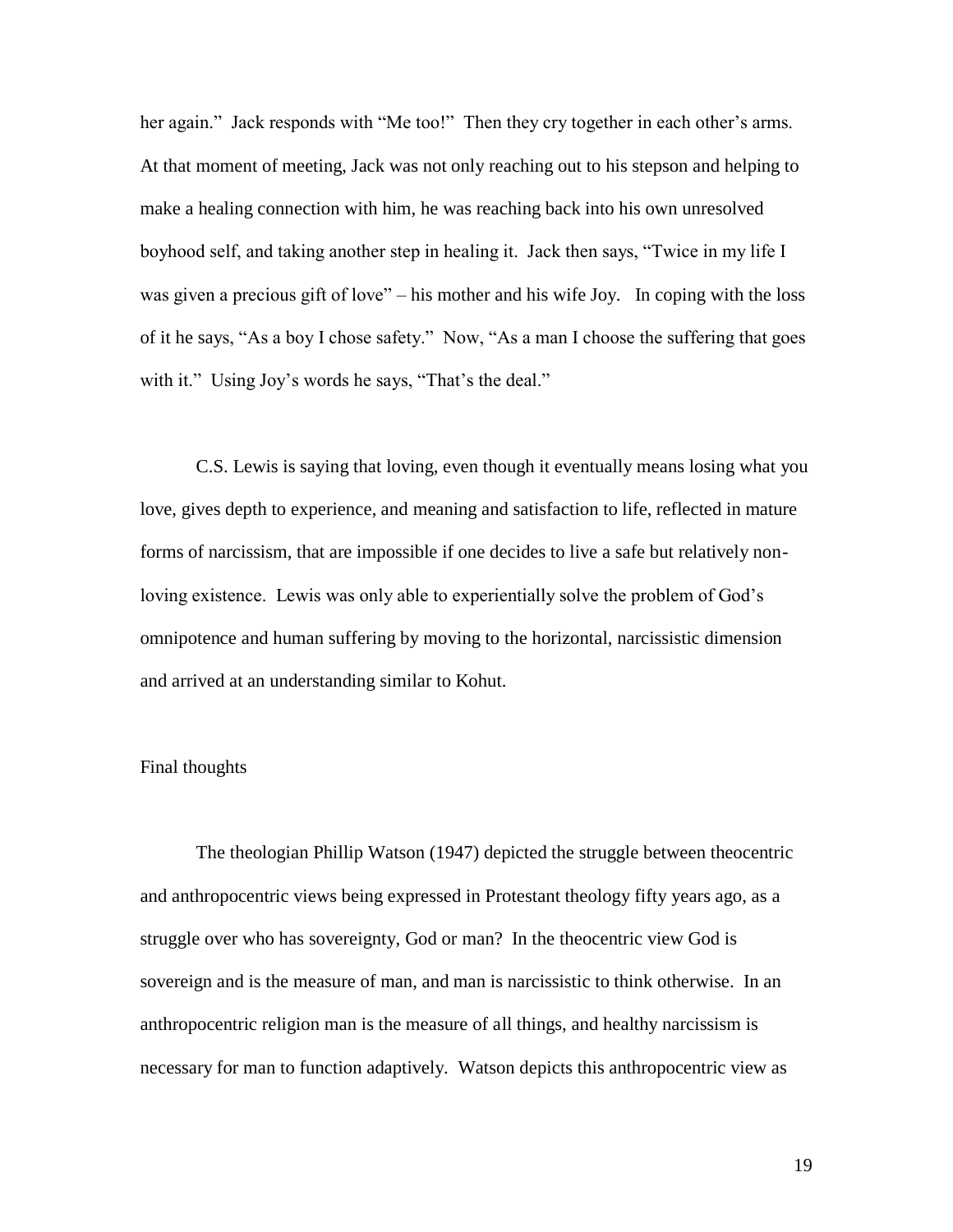egocentric, that is, selfish, because man disavows his need for God experiences. What Watson has failed to gasp, is that there is a healthy as well as an unhealthy egocentrism. But then, his thinking occurred prior to Kohut and reveals the major difference Kohut"s theory of narcissism has made.

Kohut"s idea of the transformation of archaic forms of narcissism reveals the inadequacy of theocentric theology because of its inadequate anthropology. When the theocentric view criticizes the anthropocentric view, it uses a model of a pseudoindependent person, in an untransformed narcissistic state, one with an independent peripheral self but an empty undeveloped nuclear self, not a person whose archaic narcissism has been transformed and made whole. This suggests that even though a horizontal dimension replaces the vertical dimension in an anthropological view of religion, there is no escaping the issue of omnipotence or what to do with it. It occurs in both paradigms. Resorting to a horizontal dimension does not eradicate issues formerly seen in conjunction with a God "up there" or "out there" but provides another paradigm for dealing with them. The theistic God may be dead, but omnipotence is not. It and the issue of God"s perfection arise in the life of humans in the form of archaic narcissism. So, it would seem that one of the reasons for an increasing need for psychotherapy for narcissistic disorders in modern society comes as one consequence of the decline of a theistic view of God. As Jack Lewis says, "that's the deal."

### References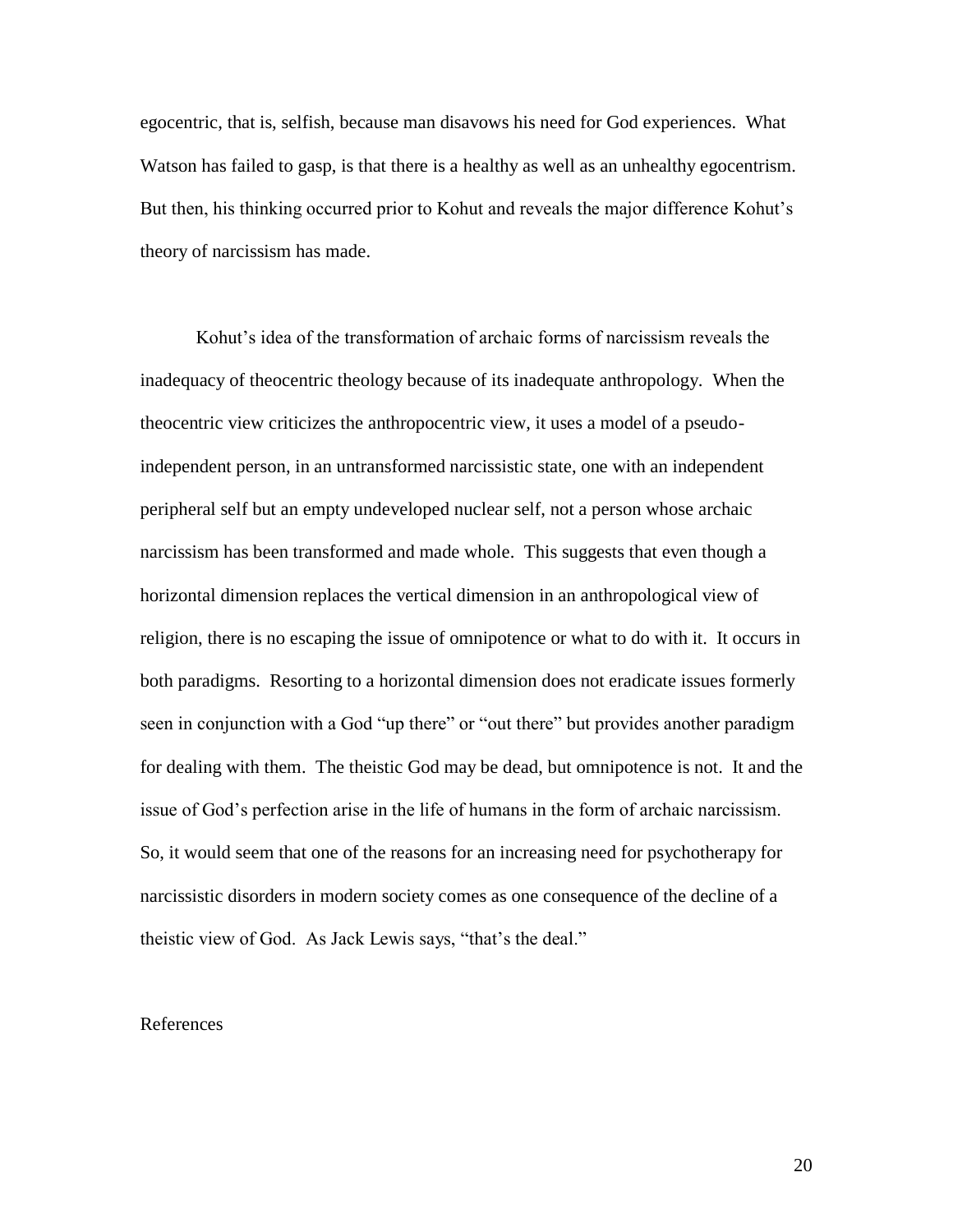- Beebe, B., and Lachmann, F. (1988), Mother-infant influence and precursors of psychic structure. In: Frontiers in Self Psychology: Progress in Self Psychology, Vol. 3, ed. A. Goldberg. Hillsdale, NJ: The Analytic Press.
- Birch, L. (1965), Nature and God. London: SCM Press.
- Dingle, H. (1950), Rene" Descartes, 1596-1650. Nature, 165:213.
- Freud, S. (1914), On narcissism. Standard Edition, 14:69-102. London:Hogarth Press, 1957.
- --- (1916), On transcience. Standard Edition, 14:305-307. London:Hogarth Press, 1957.
- --- (1927), Humour. Standard Edition, 21:161-166. London:Hogarth Press, 1961.
- Grotstein, J. (1983), Some perspectives in self psychology. In: The Future of Psychoanalysis, ed. A. Goldberg. New York: International Universities Press, pp. 165-201.
- Hume, D. (1817), A Treatise of Human Nature. London:Dent, 1952
- Huxley, J. (1960), The Observer. July 17.
- Kohut, H. (1966), Forms and transformations of narcissism. In: Search for the Self, Vol.1. ed. P. Ornstein. Pp. 427-460.
- --- (1971), The Analysis of the Self. New York: International Universities Press.
- --- and Wolf, E. (1978), Disorders of the Self and their Treatment. Int. J. Psycho-Anal., 59:413-425.
- Ornstein, P. (1974), On narcissism: Beyond the introduction. Highlights of Heinz Kohut's contributions to the psychoanalytic treatmnent of narcissistic disorders. The Annual of Psychoanalysis, 2:127-149.